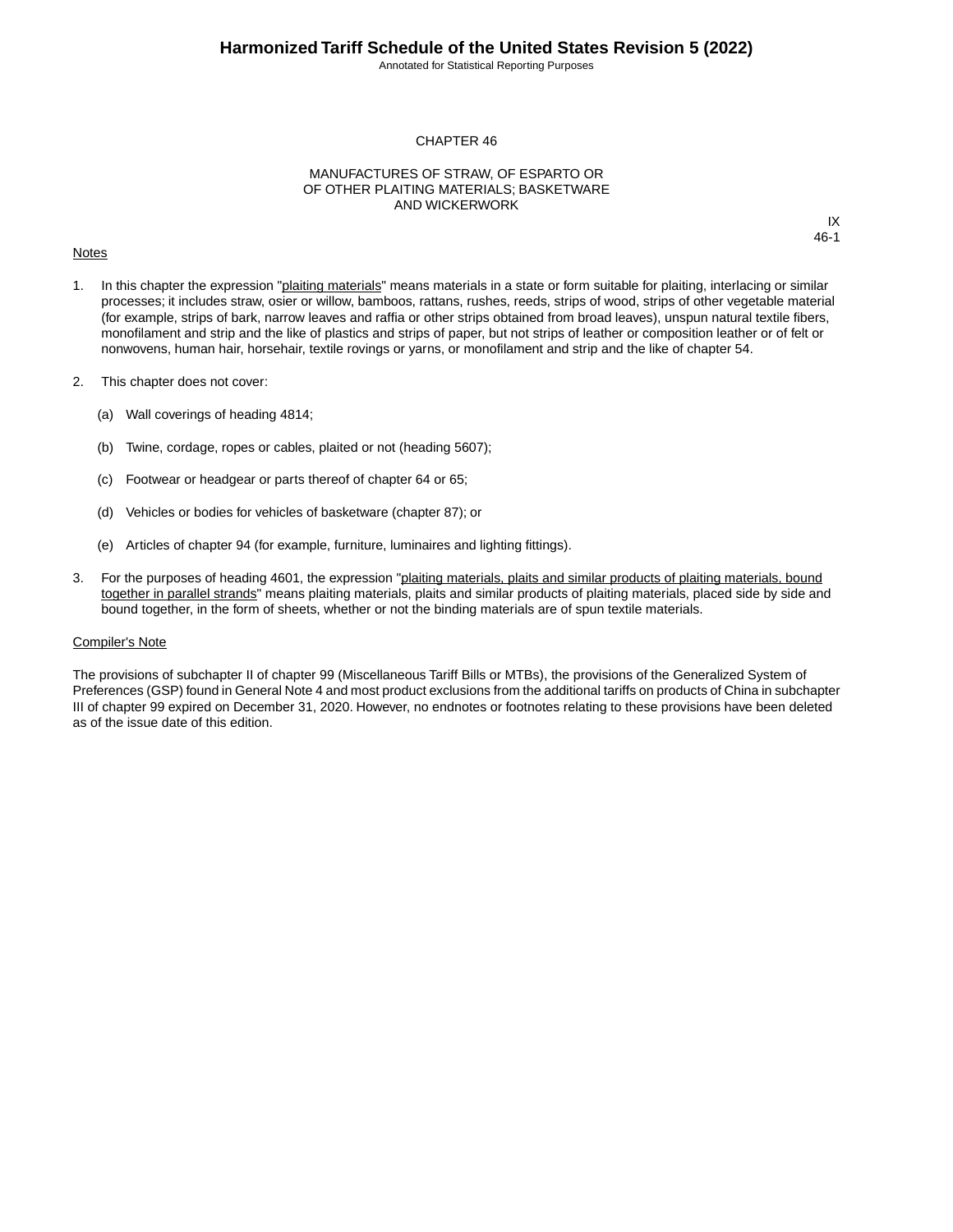Annotated for Statistical Reporting Purposes

| Heading/<br>Subheading   | Stat.<br>Suf- | Article Description                                                                                                                                                                                                                                                                                                                                                        | Unit<br>of            |         | Rates of Duty<br>1                                                                | $\overline{2}$ |
|--------------------------|---------------|----------------------------------------------------------------------------------------------------------------------------------------------------------------------------------------------------------------------------------------------------------------------------------------------------------------------------------------------------------------------------|-----------------------|---------|-----------------------------------------------------------------------------------|----------------|
|                          | fix           |                                                                                                                                                                                                                                                                                                                                                                            | Quantity              | General | Special                                                                           |                |
| 4601                     |               | Plaits and similar products of plaiting materials, whether or not<br>assembled into strips; plaiting materials, plaits and similar<br>products of plaiting materials, bound together in parallel strands<br>or woven, in sheet form, whether or not being finished articles<br>(for example, mats, matting, screens):<br>Mats, matting and screens of vegetable materials: |                       |         |                                                                                   |                |
| 4601.21<br>4601.21.40 00 |               | Of bamboo:                                                                                                                                                                                                                                                                                                                                                                 |                       |         | Free (A, AU, BH, CL, 45%<br>CO, D, E, IL, JO,<br>KR, MA, OM, P,<br>PA, PE, S, SG) |                |
| 4601.21.80               | 00            | Other:                                                                                                                                                                                                                                                                                                                                                                     |                       |         |                                                                                   | 40%            |
| 4601.21.90               | 00            |                                                                                                                                                                                                                                                                                                                                                                            |                       |         | Free (A, AU, BH, CL, 50%                                                          |                |
| 4601.22                  |               | Of rattan:                                                                                                                                                                                                                                                                                                                                                                 |                       |         | CO, D, E, IL, JO,<br>KR, MA, OM, P,<br>PA, PE, S, SG)                             |                |
| 4601.22.40 00            |               |                                                                                                                                                                                                                                                                                                                                                                            |                       |         | Free (A, AU, BH, CL, 45%<br>CO, D, E, IL, JO,<br>KR, MA, OM, P,<br>PA, PE, S, SG) |                |
|                          |               | Other:                                                                                                                                                                                                                                                                                                                                                                     |                       |         |                                                                                   |                |
| 4601.22.80               | 00            |                                                                                                                                                                                                                                                                                                                                                                            |                       |         |                                                                                   | 40%            |
| 4601.22.90 00<br>4601.29 |               | Other:                                                                                                                                                                                                                                                                                                                                                                     |                       |         | Free (A, AU, BH, CL, 50%<br>CO, D, E, IL, JO,<br>KR, MA, OM, P,<br>PA, PE, S, SG) |                |
|                          |               | Woven or partly assembled:                                                                                                                                                                                                                                                                                                                                                 |                       |         |                                                                                   |                |
| 4601.29.40 00            |               |                                                                                                                                                                                                                                                                                                                                                                            |                       |         | Free (A, AU, BH, CL, 45%<br>CO, D, E, IL, JO,<br>KR, MA, OM, P,<br>PA, PE, S, SG) |                |
| 4601.29.60 00            |               |                                                                                                                                                                                                                                                                                                                                                                            | kg 4.8% <sup>1/</sup> |         | Free (A, AU, BH, CL, 45%<br>CO, D, E, IL, JO,<br>KR, MA, OM, P,<br>PA, PE, S, SG) |                |
| 4601.29.80               | 00            | Other:                                                                                                                                                                                                                                                                                                                                                                     |                       |         |                                                                                   | 40%            |
| 4601.29.90 00            |               |                                                                                                                                                                                                                                                                                                                                                                            |                       |         | Free (A, AU, BH, CL, 50%<br>CO, D, E, IL, JO,<br>KR, MA, OM, P,<br>PA, PE, S, SG) |                |
|                          |               |                                                                                                                                                                                                                                                                                                                                                                            |                       |         |                                                                                   |                |
|                          |               |                                                                                                                                                                                                                                                                                                                                                                            |                       |         |                                                                                   |                |
|                          |               |                                                                                                                                                                                                                                                                                                                                                                            |                       |         |                                                                                   |                |
|                          |               |                                                                                                                                                                                                                                                                                                                                                                            |                       |         |                                                                                   |                |
|                          |               |                                                                                                                                                                                                                                                                                                                                                                            |                       |         |                                                                                   |                |

IX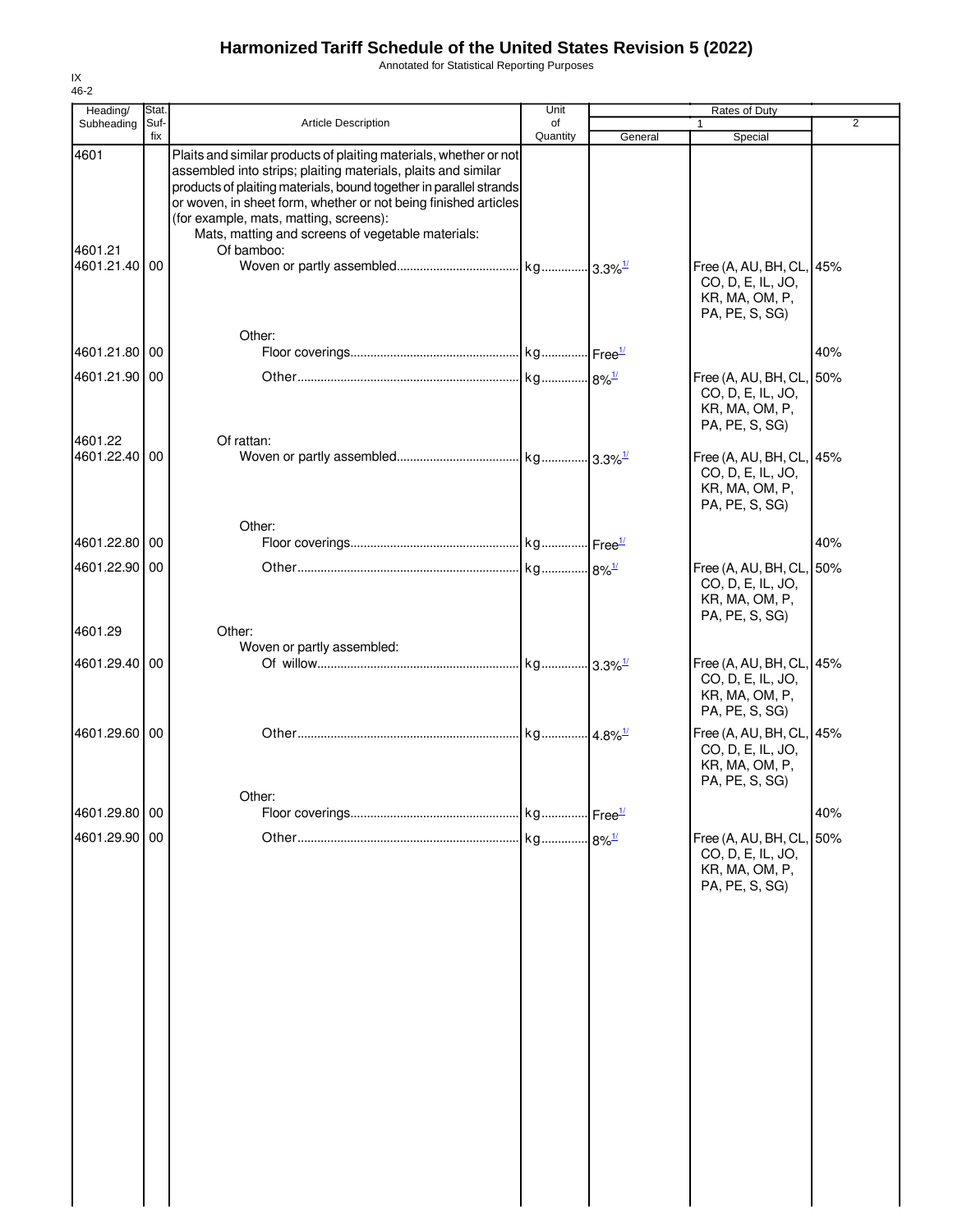Annotated for Statistical Reporting Purposes

| ×<br>I | ۰, |
|--------|----|

| Heading/                 | Stat.       |                                                                                                                                                                                                                                                                                                                                        | Unit           |         | Rates of Duty                                                                     |       |
|--------------------------|-------------|----------------------------------------------------------------------------------------------------------------------------------------------------------------------------------------------------------------------------------------------------------------------------------------------------------------------------------------|----------------|---------|-----------------------------------------------------------------------------------|-------|
| Subheading               | Suf-<br>fix | <b>Article Description</b>                                                                                                                                                                                                                                                                                                             | of<br>Quantity | General | 1<br>Special                                                                      | 2     |
| 4601 (con.)              |             | Plaits and similar products of plaiting materials, whether or not<br>assembled into strips; plaiting materials, plaits and similar<br>products of plaiting materials, bound together in parallel strands<br>or woven, in sheet form, whether or not being finished articles<br>(for example, mats, matting, screens): (con.)<br>Other: |                |         |                                                                                   |       |
| 4601.92<br>4601.92.05 00 |             | Of bamboo:<br>Plaits and similar products of plaiting materials,                                                                                                                                                                                                                                                                       |                |         | Free (A, AU, BH, CL,<br>CO, D, E, IL, JO,                                         | .180% |
|                          |             |                                                                                                                                                                                                                                                                                                                                        |                |         | KR, MA, OM, P,<br>PA, PE, S, SG)                                                  |       |
| 4601.92.20 00            |             |                                                                                                                                                                                                                                                                                                                                        |                |         | Free (A, AU, BH, CL,<br>CO, D, E, IL, JO,<br>KR, MA, OM, P,<br>PA, PE, S, SG)     | 45%   |
| 4601.93<br>4601.93.01    | 00          | Of rattan:                                                                                                                                                                                                                                                                                                                             |                |         |                                                                                   | 20%   |
| 4601.93.05 00            |             | Plaits and similar products of plaiting materials,                                                                                                                                                                                                                                                                                     |                |         |                                                                                   |       |
|                          |             |                                                                                                                                                                                                                                                                                                                                        |                |         | Free (A*, AU, BH,<br>CL, CO, D, E, IL,<br>JO, KR, MA, OM,<br>P, PA, PE, S, SG)    | 80%   |
| 4601.93.20 00            |             |                                                                                                                                                                                                                                                                                                                                        |                |         | Free (A*, AU, BH,<br>CL, CO, D, E, IL,<br>JO, KR, MA, OM,<br>P, PA, PE, S, SG)    | 45%   |
| 4601.94<br>4601.94.05 00 |             | Of other vegetable materials:<br>Plaits and similar products of plaiting materials,                                                                                                                                                                                                                                                    |                |         | Free (A, AU, BH, CL, 80%<br>CO, D, E, IL, JO,<br>KR, MA, OM, P,<br>PA, PE, S, SG) |       |
| 4601.94.20 00            |             | Other:                                                                                                                                                                                                                                                                                                                                 |                |         | Free (A, AU, BH, CL, 45%<br>CO, D, E, IL, JO,<br>KR, MA, OM, P,<br>PA, PE, S, SG) |       |
| 4601.94.40 00            |             |                                                                                                                                                                                                                                                                                                                                        |                |         |                                                                                   | 25%   |
| 4601.99                  |             | Other:                                                                                                                                                                                                                                                                                                                                 |                |         |                                                                                   |       |
| 4601.99.05 00            |             | Plaits and similar products of plaiting materials,                                                                                                                                                                                                                                                                                     |                |         | Free (A, AU, BH, CL, 80%<br>CO, D, E, IL, JO,<br>KR, MA, OM, P,<br>PA, PE, S, SG) |       |
| 4601.99.90 00            |             |                                                                                                                                                                                                                                                                                                                                        |                |         | Free (A+, AU, BH,<br>CL, CO, D, E, IL,<br>JO, KR, MA, OM,<br>P, PA, PE, S, SG)    | 25%   |
|                          |             |                                                                                                                                                                                                                                                                                                                                        |                |         |                                                                                   |       |
|                          |             |                                                                                                                                                                                                                                                                                                                                        |                |         |                                                                                   |       |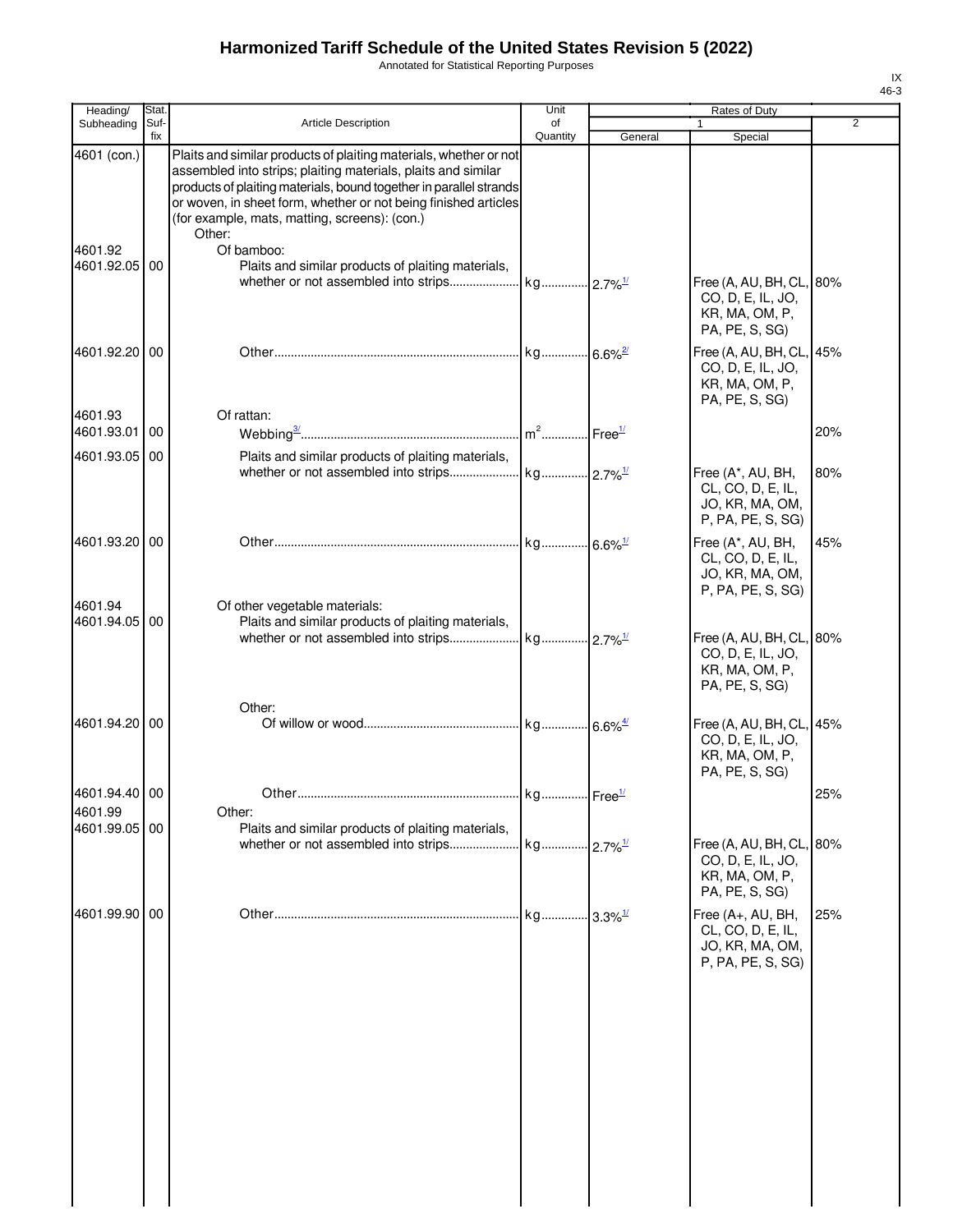Annotated for Statistical Reporting Purposes

| Heading/                 | Stat. |                                                                                                                                                               | Unit                  |         | Rates of Duty                                                                                   |                |
|--------------------------|-------|---------------------------------------------------------------------------------------------------------------------------------------------------------------|-----------------------|---------|-------------------------------------------------------------------------------------------------|----------------|
| Subheading               | Suf-  | Article Description                                                                                                                                           | of                    |         | $\mathbf{1}$                                                                                    | $\overline{2}$ |
| 4602                     | fix   | Basketwork, wickerwork and other articles, made directly to<br>shape from plaiting materials or made up from articles of<br>heading 4601; articles of loofah: | Quantity              | General | Special                                                                                         |                |
| 4602.11<br>4602.11.05 00 |       | Of vegetable materials:<br>Of bamboo:                                                                                                                         |                       |         | Free (A*, AU, BH,<br>CL, CO, D, E, IL,<br>JO, KR, MA, OM,<br>P, PA, PE, S, SG)                  | 45%            |
| 4602.11.07               | 00    | Other baskets and bags, whether or not lined:                                                                                                                 | No Free <sup>1/</sup> |         |                                                                                                 | 50%            |
| 4602.11.09 00            |       |                                                                                                                                                               | No 10% <sup>1/</sup>  |         | Free (A*, AU, BH,<br>CL, CO, D, E, IL,<br>JO, KR, MA, OM,                                       | 50%            |
| 4602.11.21               | 00    | Luggage, handbags and flatgoods, whether or not                                                                                                               | No 6.2% <sup>1/</sup> |         | P, PA, PE, S, SG)<br>Free (AU, BH, CL,<br>CO, D, IL, JO, KR,<br>MA, OM, P, PA,<br>PE, R, S, SG) | 50%            |
| 4602.11.35 00            |       | Other:                                                                                                                                                        |                       |         | $5.2%$ (E)                                                                                      | 45%            |
| 4602.11.45 00            |       |                                                                                                                                                               | No 6.6% <sup>1/</sup> |         | Free (A*, AU, BH,<br>CL, CO, D, E, IL,<br>JO, KR, MA, OM,<br>P, PA, PE, S, SG)                  | 45%            |
|                          |       |                                                                                                                                                               |                       |         |                                                                                                 |                |
|                          |       |                                                                                                                                                               |                       |         |                                                                                                 |                |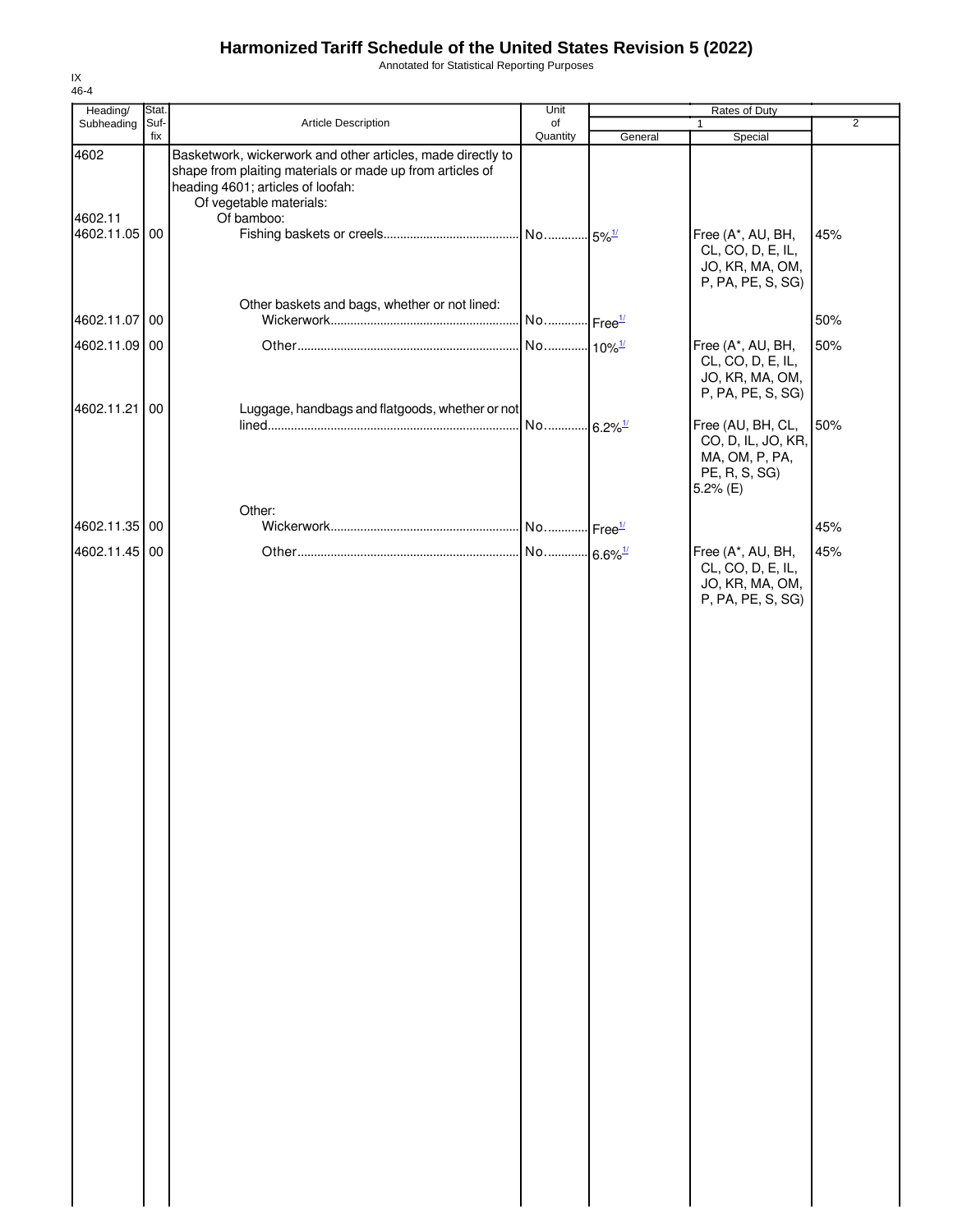Annotated for Statistical Reporting Purposes

| Heading/                                | Stat.       |                                                                                                                                                                                                                      | Unit                             |         | Rates of Duty                                                                           |                |
|-----------------------------------------|-------------|----------------------------------------------------------------------------------------------------------------------------------------------------------------------------------------------------------------------|----------------------------------|---------|-----------------------------------------------------------------------------------------|----------------|
| Subheading                              | Suf-<br>fix | Article Description                                                                                                                                                                                                  | of<br>Quantity                   | General | Special                                                                                 | $\overline{2}$ |
| 4602 (con.)<br>4602.12<br>4602.12.05 00 |             | Basketwork, wickerwork and other articles, made directly to<br>shape from plaiting materials or made up from articles of<br>heading 4601; articles of loofah: (con.)<br>Of vegetable materials: (con.)<br>Of rattan: | No 5% <sup>1/</sup>              |         | Free (A*, AU, BH,<br>CL, CO, D, E, IL,                                                  | 45%            |
|                                         |             | Other baskets and bags, whether or not lined:                                                                                                                                                                        |                                  |         | JO, KR, MA, OM,<br>P, PA, PE, S, SG)                                                    |                |
| 4602.12.14 00                           |             |                                                                                                                                                                                                                      |                                  |         |                                                                                         | 50%            |
| 4602.12.16 00                           |             |                                                                                                                                                                                                                      | No 5% <sup>1/</sup>              |         | Free (A*, AU, BH,<br>CL, CO, D, E, IL,<br>JO, KR, MA, OM,<br>P, PA, PE, S, SG)          | 50%            |
|                                         |             | Luggage, handbags and flatgoods, whether or not                                                                                                                                                                      |                                  |         |                                                                                         |                |
| 4602.12.23 00                           |             | lined:<br>Articles of a kind normally carried in the pocket                                                                                                                                                          |                                  |         |                                                                                         |                |
|                                         |             |                                                                                                                                                                                                                      |                                  |         | Free (A*, AU, BH,<br>CL, CO, D, E, IL,<br>JO, KR, MA, OM,                               | 50%            |
|                                         |             |                                                                                                                                                                                                                      |                                  |         | P, PA, PE, S, SG)                                                                       |                |
| 4602.12.25 00                           |             |                                                                                                                                                                                                                      | No  <sub>18%</sub> <sup>1/</sup> |         | Free (AU, BH, CL,<br>CO, D, IL, JO, KR,<br>MA, OM, P, PA,<br>PE, R, S, SG)<br>15.5% (E) | 50%            |
|                                         |             | Other:                                                                                                                                                                                                               |                                  |         |                                                                                         |                |
| 4602.12.35 00                           |             |                                                                                                                                                                                                                      |                                  |         |                                                                                         | 45%            |
| 4602.12.45 00                           |             |                                                                                                                                                                                                                      | No 6.6% <sup>1/</sup>            |         | Free (A*, AU, BH,<br>CL, CO, D, E, IL,<br>JO, KR, MA, OM,<br>P, PA, PE, S, SG)          | 45%            |
|                                         |             |                                                                                                                                                                                                                      |                                  |         |                                                                                         |                |
|                                         |             |                                                                                                                                                                                                                      |                                  |         |                                                                                         |                |
|                                         |             |                                                                                                                                                                                                                      |                                  |         |                                                                                         |                |
|                                         |             |                                                                                                                                                                                                                      |                                  |         |                                                                                         |                |
|                                         |             |                                                                                                                                                                                                                      |                                  |         |                                                                                         |                |
|                                         |             |                                                                                                                                                                                                                      |                                  |         |                                                                                         |                |
|                                         |             |                                                                                                                                                                                                                      |                                  |         |                                                                                         |                |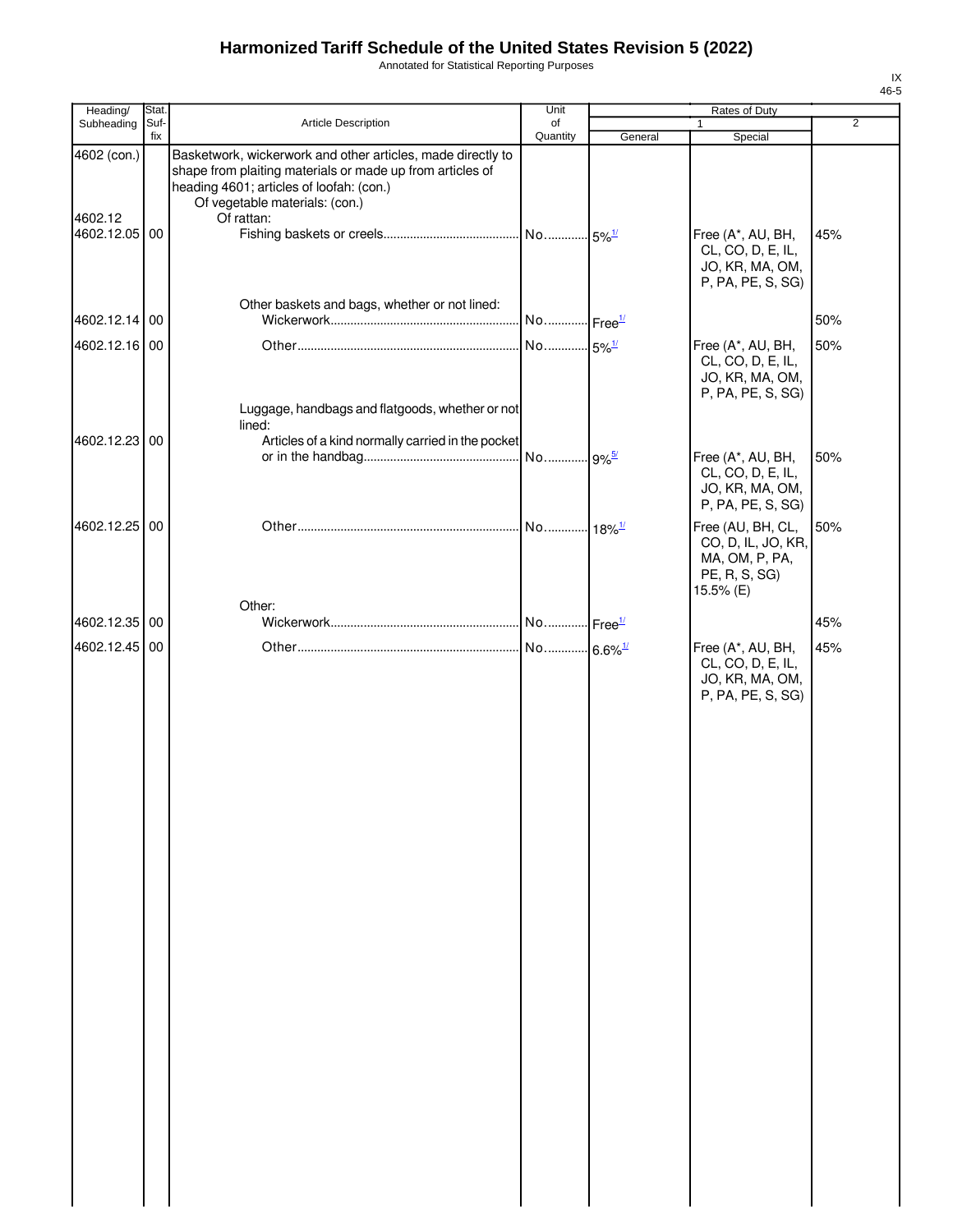Annotated for Statistical Reporting Purposes

| Heading/               | Stat.       |                                                                                                                                                                                                                  | Unit           |                       | Rates of Duty                                                                            |                |
|------------------------|-------------|------------------------------------------------------------------------------------------------------------------------------------------------------------------------------------------------------------------|----------------|-----------------------|------------------------------------------------------------------------------------------|----------------|
| Subheading             | Suf-<br>fix | <b>Article Description</b>                                                                                                                                                                                       | of<br>Quantity | General               | 1<br>Special                                                                             | $\overline{2}$ |
| 4602 (con.)<br>4602.19 |             | Basketwork, wickerwork and other articles, made directly to<br>shape from plaiting materials or made up from articles of<br>heading 4601; articles of loofah: (con.)<br>Of vegetable materials: (con.)<br>Other: |                |                       |                                                                                          |                |
| 4602.19.05 00          |             |                                                                                                                                                                                                                  |                |                       | Free (A, AU, BH, CL,<br>CO, D, E, IL, JO,<br>KR, MA, OM, P,<br>PA, PE, S, SG)            | 45%            |
| 4602.19.12 00          |             | Other baskets and bags, whether or not lined:                                                                                                                                                                    |                |                       | Free (A, AU, BH, CL, 50%<br>CO, D, E, IL, JO,<br>KR, MA, OM, P,<br>PA, PE, R, S, SG)     |                |
| 4602.19.14 00          |             | Of palm leaf:                                                                                                                                                                                                    |                |                       |                                                                                          | 50%            |
| 4602.19.16 00          |             | Other:                                                                                                                                                                                                           |                |                       | Free (A, AU, BH, CL,<br>CO, D, E, IL, JO,<br>KR, MA, OM, P,<br>PA, PE, S, SG)            | 50%            |
| 4602.19.17 00          |             |                                                                                                                                                                                                                  |                |                       |                                                                                          | 50%            |
| 4602.19.18 00          |             |                                                                                                                                                                                                                  |                |                       | Free (A, AU, BH, CL, 50%<br>CO, D, E, IL, JO,<br>KR, MA, OM, P,<br>PA, PE, S, SG)        |                |
| 4602.19.22 00          |             | Luggage, handbags and flatgoods, whether or not<br>lined:                                                                                                                                                        |                |                       | Free (AU, BH, CL,<br>CO, D, IL, JO, KR,<br>MA, OM, P, PA,<br>PE, R, S, SG)<br>4.6% (E)   | 50%            |
| 4602.19.23 00          |             | Of palm leaf:<br>Articles of a kind normally carried in the                                                                                                                                                      |                |                       | Free (A*, AU, BH,<br>CL, CO, D, E, IL,<br>JO, KR, MA, OM,<br>P, PA, PE, S, SG)           | 50%            |
| 4602.19.25 00          |             |                                                                                                                                                                                                                  |                |                       | Free (AU, BH, CL,<br>CO, D, IL, JO, KR,<br>MA, OM, P, PA,<br>PE, R, S, SG)<br>15.5% (E)  | 50%            |
| 4602.19.29             |             |                                                                                                                                                                                                                  |                | $5.3\%$ <sup>1/</sup> | Free (AU, BH, CL,<br>CO, D, IL, JO, KR,<br>MA, OM, P, PA,<br>PE, R, S, SG)<br>4.2% $(E)$ | 50%            |
|                        | 20          |                                                                                                                                                                                                                  |                |                       |                                                                                          |                |
|                        | 40          |                                                                                                                                                                                                                  | No.            |                       |                                                                                          |                |
|                        |             |                                                                                                                                                                                                                  |                |                       |                                                                                          |                |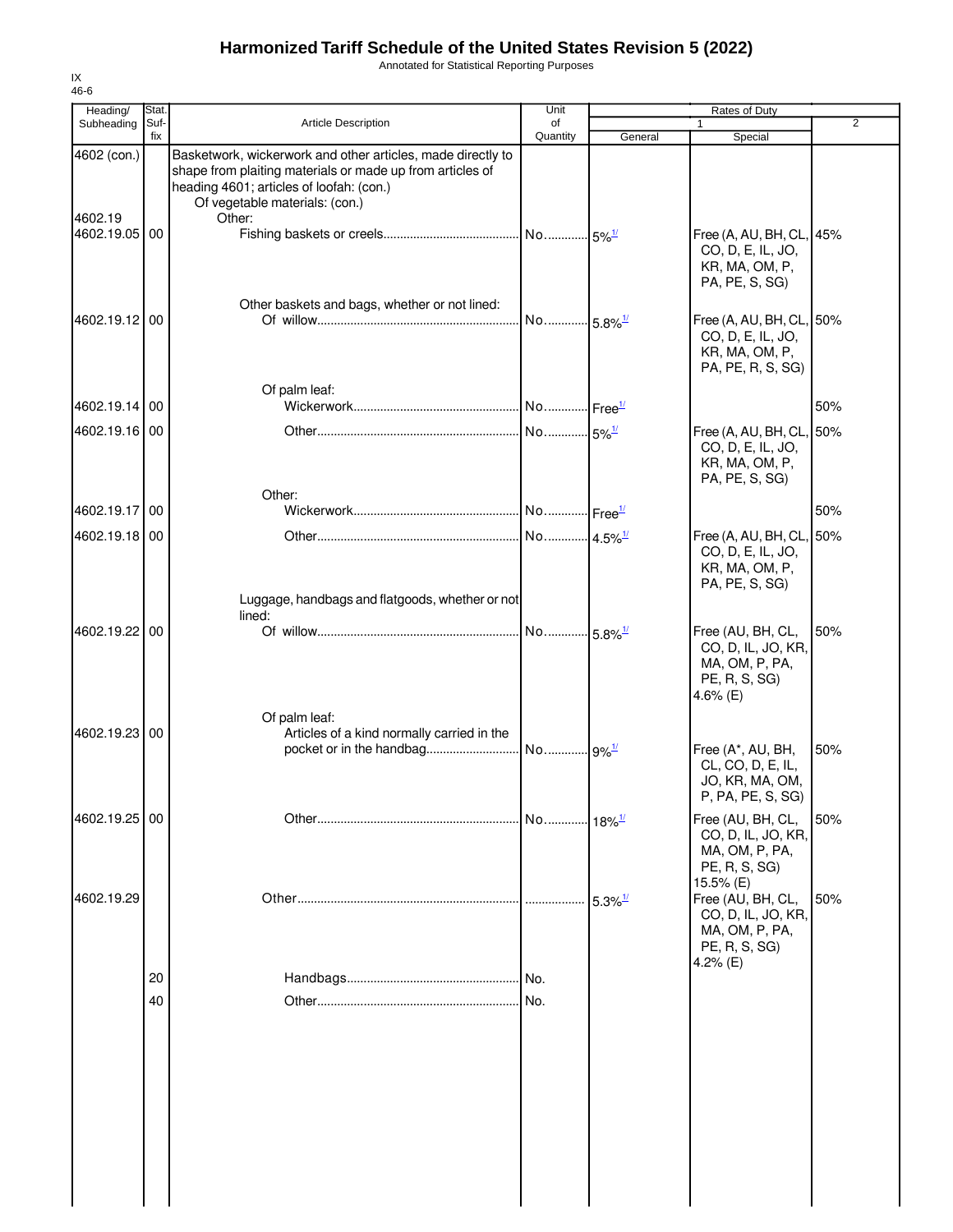Annotated for Statistical Reporting Purposes

| Heading/               | Stat.       |                                                                                                                                                                                                                         | Unit           |         | Rates of Duty                                                                  |                |
|------------------------|-------------|-------------------------------------------------------------------------------------------------------------------------------------------------------------------------------------------------------------------------|----------------|---------|--------------------------------------------------------------------------------|----------------|
| Subheading             | Suf-<br>fix | Article Description                                                                                                                                                                                                     | of<br>Quantity | General | 1                                                                              | $\overline{2}$ |
| 4602 (con.)<br>4602.19 |             | Basketwork, wickerwork and other articles, made directly to<br>shape from plaiting materials or made up from articles of<br>heading 4601; articles of loofah: (con.)<br>Of vegetable materials: (con.)<br>Other: (con.) |                |         | Special                                                                        |                |
| (con.)                 |             |                                                                                                                                                                                                                         |                |         |                                                                                |                |
|                        |             | Other:<br>Of willow or wood:                                                                                                                                                                                            |                |         |                                                                                |                |
| 4602.19.35 00          |             |                                                                                                                                                                                                                         |                |         |                                                                                | 45%            |
| 4602.19.45 00          |             |                                                                                                                                                                                                                         |                |         | Free (A, AU, BH, CL, 45%<br>CO, D, E, IL, JO,<br>KR, MA, OM, P,                |                |
|                        |             | Other:                                                                                                                                                                                                                  |                |         | PA, PE, S, SG)                                                                 |                |
| 4602.19.60 00          |             |                                                                                                                                                                                                                         |                |         |                                                                                | 25%            |
| 4602.19.80 00          |             |                                                                                                                                                                                                                         |                |         | Free (A, AU, BH, CL, 25%                                                       |                |
|                        |             |                                                                                                                                                                                                                         |                |         | CO, D, E, IL, JO,<br>KR, MA, OM, P,<br>PA, PE, S, SG)                          |                |
| 4602.90.00 00          |             |                                                                                                                                                                                                                         |                |         | Free (A*, AU, BH,<br>CL, CO, D, E, IL,<br>JO, KR, MA, OM,<br>P, PA, PE, S, SG) | 80%            |
|                        |             |                                                                                                                                                                                                                         |                |         |                                                                                |                |
|                        |             |                                                                                                                                                                                                                         |                |         |                                                                                |                |
|                        |             |                                                                                                                                                                                                                         |                |         |                                                                                |                |
|                        |             |                                                                                                                                                                                                                         |                |         |                                                                                |                |
|                        |             |                                                                                                                                                                                                                         |                |         |                                                                                |                |
|                        |             |                                                                                                                                                                                                                         |                |         |                                                                                |                |
|                        |             |                                                                                                                                                                                                                         |                |         |                                                                                |                |
|                        |             |                                                                                                                                                                                                                         |                |         |                                                                                |                |
|                        |             |                                                                                                                                                                                                                         |                |         |                                                                                |                |
|                        |             |                                                                                                                                                                                                                         |                |         |                                                                                |                |
|                        |             |                                                                                                                                                                                                                         |                |         |                                                                                |                |
|                        |             |                                                                                                                                                                                                                         |                |         |                                                                                |                |